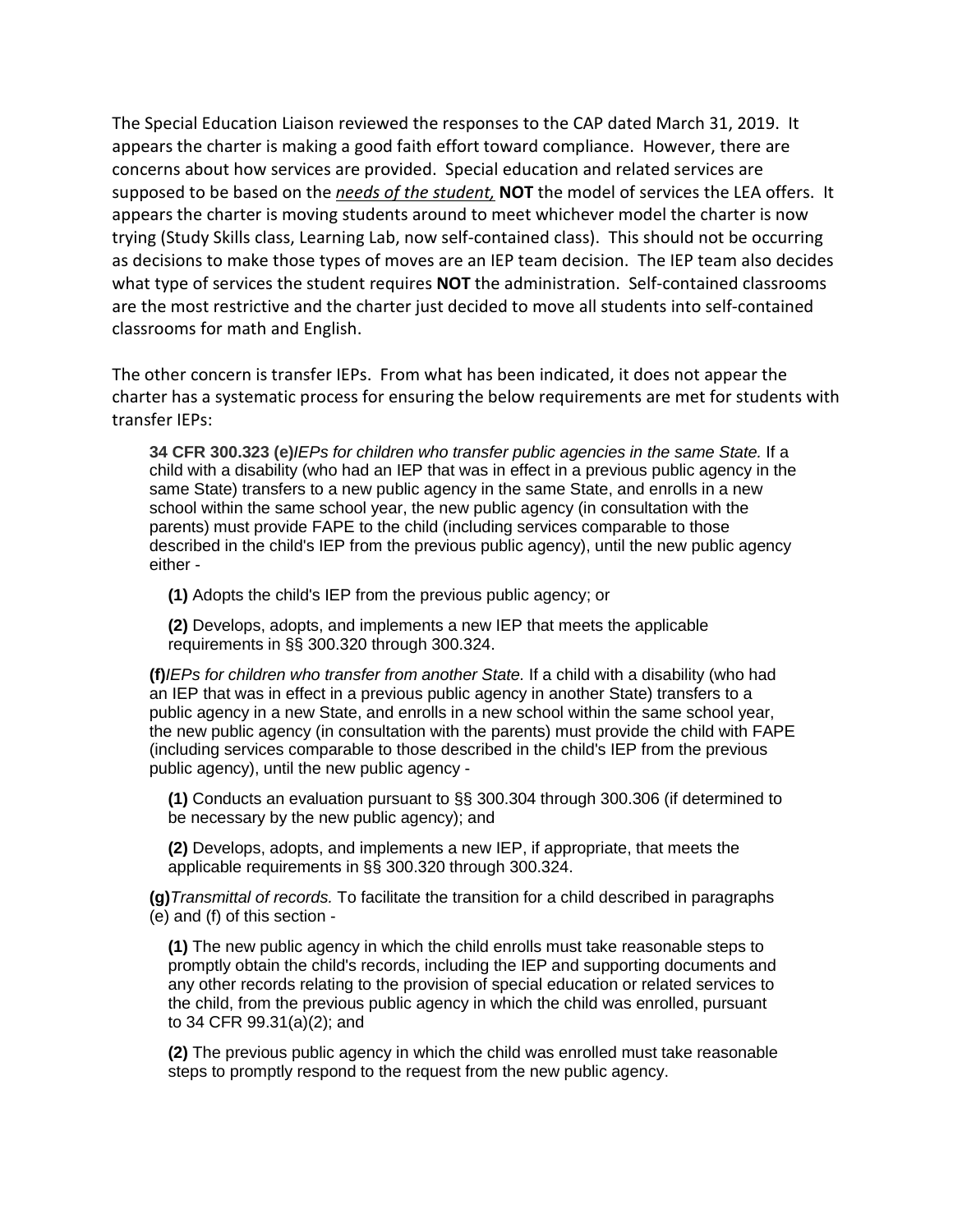The following are additional concerns:

| <b>CAP Item/Area of Concern</b>                                                        | <b>Concern</b>                                                                                                                                                                                                                                                            |
|----------------------------------------------------------------------------------------|---------------------------------------------------------------------------------------------------------------------------------------------------------------------------------------------------------------------------------------------------------------------------|
| Item B., Action Step 2. And 3.                                                         | Services should be tracked via service logs or<br>another method in which the charter<br>chooses. Services received must equal services<br>indicated in each student's IEP. The LEA must be<br>able to demonstrate it is servicing students as<br>indicated in their IEP. |
| <b>Case Management indicated as Special</b><br><b>Education and/or Related Service</b> | Was this action completed through the IEP<br>process or did the LEA administration make this<br>systematic change on their own? This type of<br>change should have occurred through the IEP<br>process.                                                                   |
| <b>Compensatory Services</b>                                                           | What is the LEAs' system for tracking<br>compensatory services?                                                                                                                                                                                                           |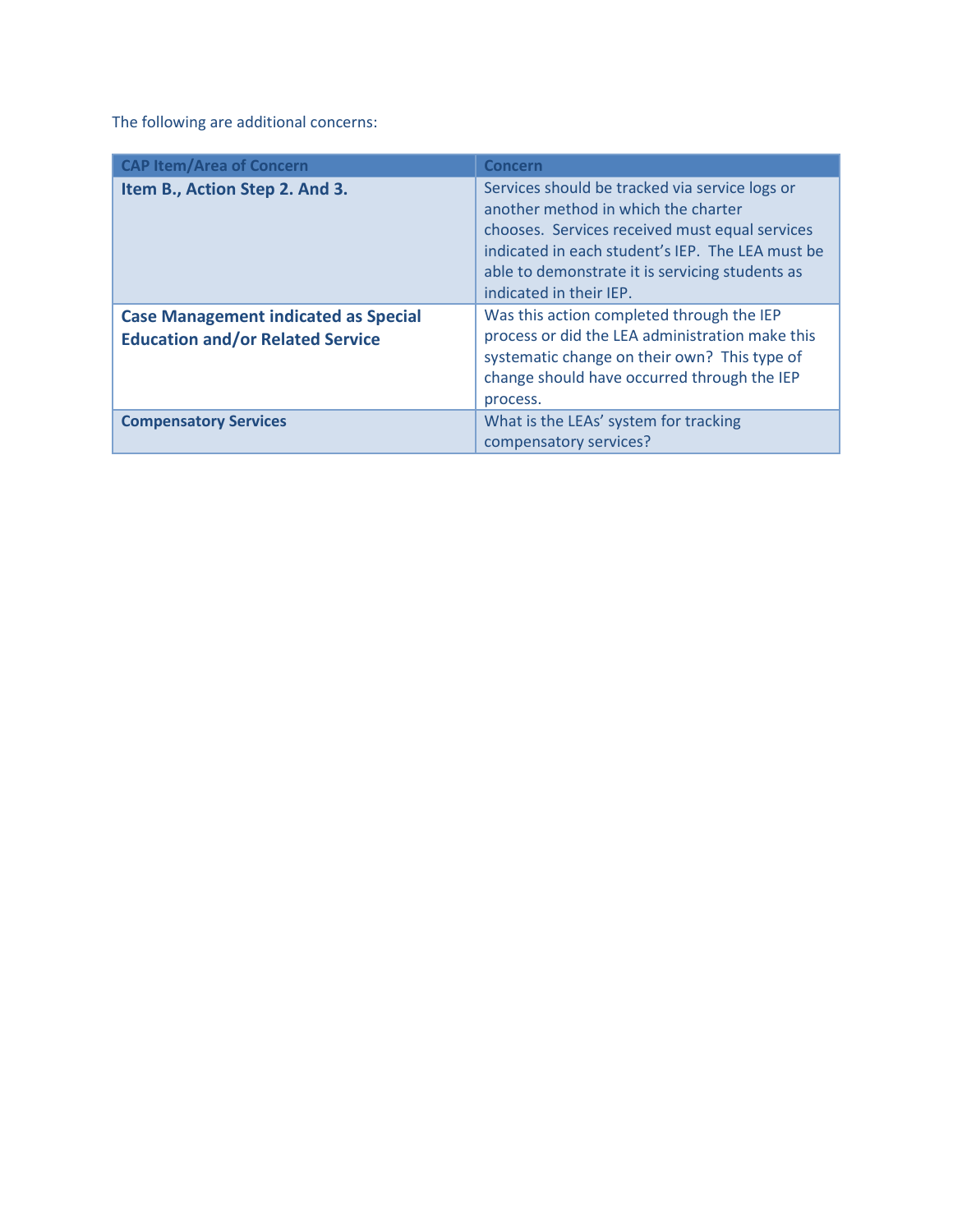

402 W. Court Ave. Las Cruces, NM 88005 Telephone: 575-541-0145 Fax: 575-527-5329 [hschullo@almadarte.org](mailto:hschullo@almadarte.org)

March 31, 2019

Alma d' arte Charter High School

Response to March 21, 2019, Notice of Concern for Noncompliance from Patricia Gibson, Chair of Public Education Department

## #2. Serving English Language Learners

LEA: Alma d'arte Charter

## **Alma is following State Requirements as Outlined Below**

| <b>CAP</b> Item                                                 | <b>Action Taken</b>                                                                                                                                                                               |                                                                                                                                                                                                                                                                                                                            |
|-----------------------------------------------------------------|---------------------------------------------------------------------------------------------------------------------------------------------------------------------------------------------------|----------------------------------------------------------------------------------------------------------------------------------------------------------------------------------------------------------------------------------------------------------------------------------------------------------------------------|
| A. Language Usage Survey: Identify<br>English Language Learners | Per recommendation of the Language<br>and Culture bureau, Alma removed the<br>LUS from our Registration Packet.<br>Although Alma conducted a thorough<br>review of Registration/Cumulative Files, |                                                                                                                                                                                                                                                                                                                            |
|                                                                 | Special Education files/all IEPs, and<br>STARS data and identified 14 potential<br>ELL students. Of the 14, 2 had no LUS<br>and no STARS data.                                                    | <b>Commented [KL1]: How do we know the students are ELs</b><br>if no LUS or STARS data available? Was the LUS given? If so,                                                                                                                                                                                                |
|                                                                 | Alma Audited Cumulative and Special<br>Education files, STARS, and contacted<br>previous schools/districts to identify<br>ELs:                                                                    | for potential ELs, was the WIDA Screener administered?                                                                                                                                                                                                                                                                     |
|                                                                 | We Identified 14 potential ELs in<br>the STARS Report and Identified<br>students for ACCESS test                                                                                                  | <b>Commented [KL2]: Potential ELs are students whose LUS</b><br>indicates in questions 1-7 a language other than English and<br>who must be administered the WIDA Screener. Based on<br>the WIDA Screener overall score the student is either<br>initially fluent English proficient (IFEP) or an English learner<br>(EL). |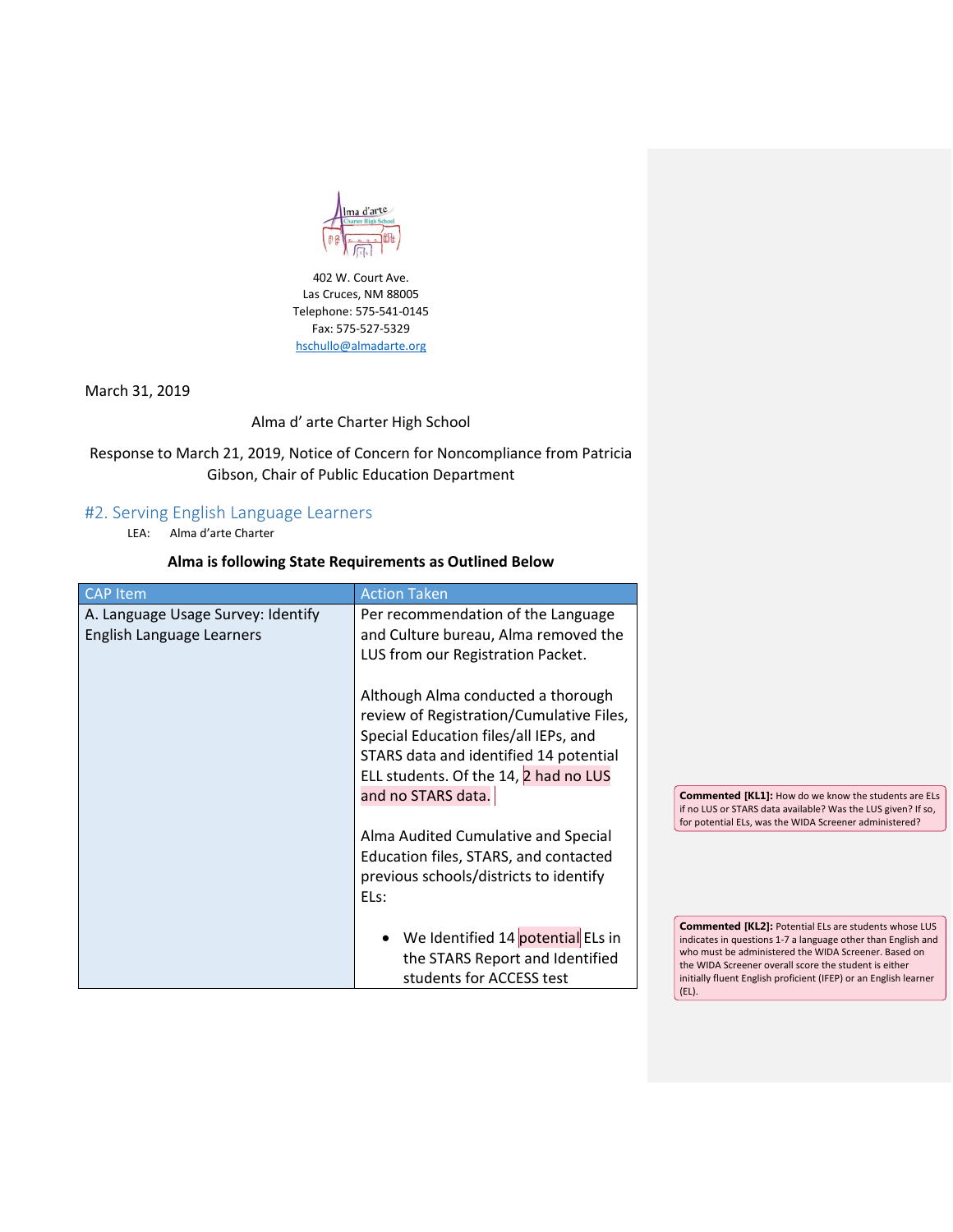|                                                                | Alma contacts previous school/district<br>for LUS once at registration. For<br>students whose matriculating schools<br>do not provide LUS, Alma reviews<br>student in STARS for the document(s)<br>needed (LUS, possible English<br>proficiency screening assessment<br>results, possible ACCESS for ELL results).<br>We are up to date with all EL potential<br>identifications.<br>Personnel Responsible: Principal,<br>Registrar, STARS Data Coordinator,<br>TESOL and TESOL/SPED Endorsed<br><b>Teachers</b> |                                                                                                                                                                          |
|----------------------------------------------------------------|------------------------------------------------------------------------------------------------------------------------------------------------------------------------------------------------------------------------------------------------------------------------------------------------------------------------------------------------------------------------------------------------------------------------------------------------------------------------------------------------------------------|--------------------------------------------------------------------------------------------------------------------------------------------------------------------------|
|                                                                | Timeline: Ongoing                                                                                                                                                                                                                                                                                                                                                                                                                                                                                                |                                                                                                                                                                          |
| B. English Language Proficiency<br><b>Screening Assessment</b> | Per responses to question 1-6<br>$\bullet$<br>and/or a language other than<br>English on the LUS, Alma students<br>are given the <b>ACCESS</b> Test online.<br>The WIDA Screener will be given<br>$\bullet$<br>once, initially, to students whose<br>LUS has one or more 'yes'<br>responses to questions 1 to 6<br>and/or a language other than<br>English noted in question 7<br>(potential ELs).<br>WIDA Access Test was administered<br>$\bullet$                                                             | <b>Commented [KL3]:</b> WIDA Screener is the English<br>language proficiency screening assessment.                                                                       |
|                                                                | March 5-8 to 14 EL potential<br>learners.                                                                                                                                                                                                                                                                                                                                                                                                                                                                        | <b>Commented [KL4]:</b> The ACCESS for ELLs is the annual<br>assessment administered to all current ELs. (not sure why<br>the word 'potential' is used in this context). |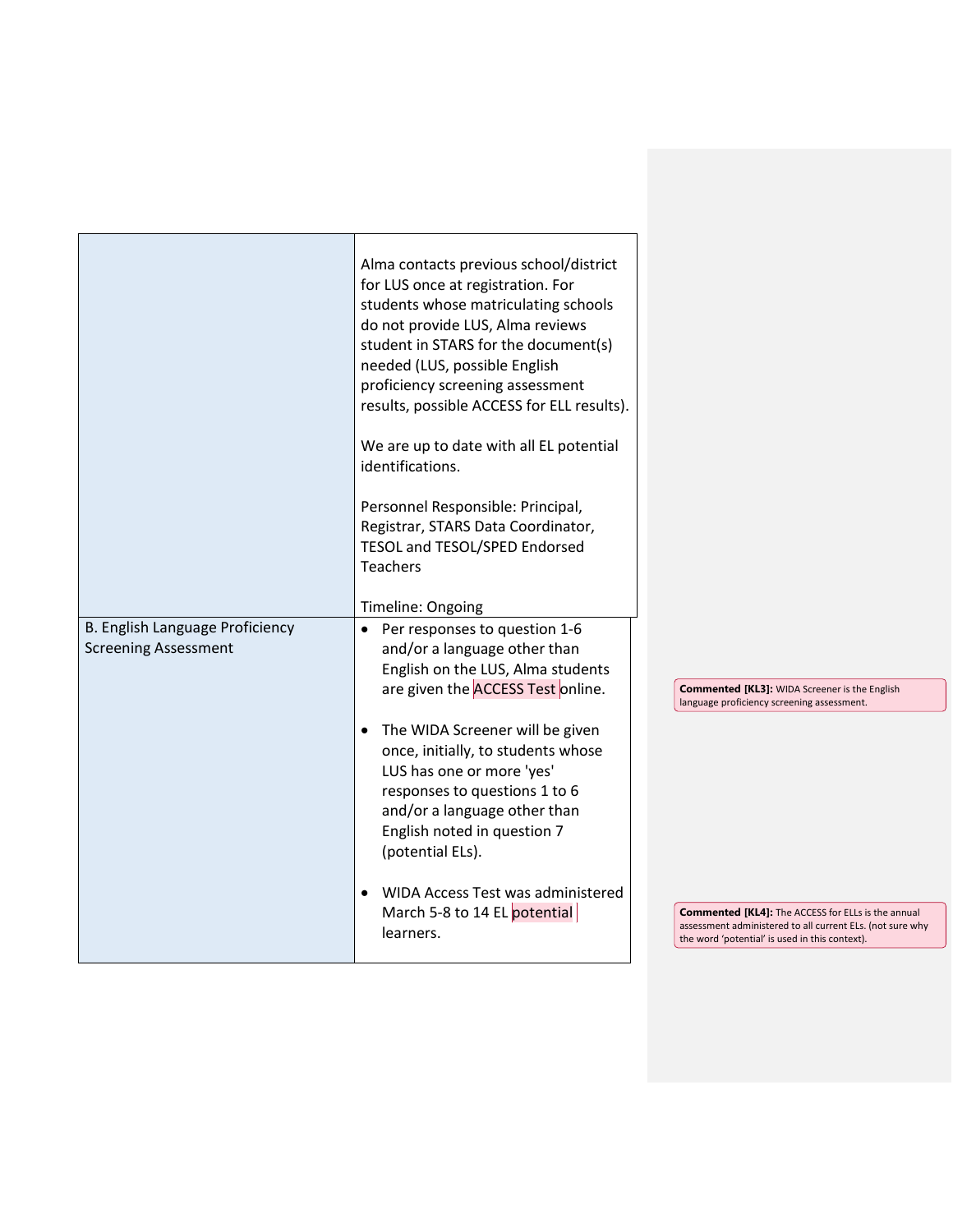|                                     | When Alma received scores from           |  |                                                                                                                             |
|-------------------------------------|------------------------------------------|--|-----------------------------------------------------------------------------------------------------------------------------|
|                                     | WIDA, we will compare to STARS           |  |                                                                                                                             |
|                                     | report and make service                  |  |                                                                                                                             |
|                                     | adjustments as needed.                   |  |                                                                                                                             |
|                                     |                                          |  |                                                                                                                             |
|                                     | • LEA will also annually administer      |  |                                                                                                                             |
|                                     | <b>WIDA Screener ACCESS</b> for students |  | <b>Commented [KL5]: ACCESS for ELLs is the annual English</b>                                                               |
|                                     | who have not yet tested out of EL        |  | language proficiency assessment. Students exit EL status<br>when they reach an overall composite score of 5.0 on the        |
|                                     | service (4.5 composite) until            |  | ACCESS for ELLs assessment or an overall composite score                                                                    |
|                                     | proficient (a score of 5 on all areas    |  | of P1 on the Alternate ACCESS.                                                                                              |
|                                     | of instrument).                          |  | WIDA Screener is the English language proficiency screening                                                                 |
|                                     |                                          |  | assessment. Students only take this screening assessment<br>once. If a student scores an overall composite score of 5.0     |
|                                     | For students who are identified          |  | or higher the student is an IFEP. If the student scores an                                                                  |
|                                     | with severe cognitive disabilities       |  | overall composite score of 4.5 or lower the student is<br>identified as an EL.                                              |
|                                     | the NMAPA or Alternate ACCESS            |  |                                                                                                                             |
|                                     | Test for ELs will be administered        |  | <b>Commented [KL6]:</b> Incorrect, please see exit criteria in<br>comment above for ACCESS for ELLs.                        |
|                                     | annually until proficient.               |  | <b>Commented [KL7]: and</b>                                                                                                 |
|                                     |                                          |  | Please note: The IEP of an EL with a significant cognitive                                                                  |
|                                     |                                          |  | disability has to state that the student takes also the<br>Alternate ACCESS assessment.                                     |
|                                     | Person Responsible: Principal, SPED      |  |                                                                                                                             |
|                                     | Coordinator (TESOL Endorsed), DTC,       |  |                                                                                                                             |
|                                     | Registrar                                |  |                                                                                                                             |
|                                     |                                          |  |                                                                                                                             |
|                                     | Timeline: Annually and Ongoing           |  |                                                                                                                             |
|                                     | Monitoring                               |  |                                                                                                                             |
| C. Screening and Assessment: Parent | Upon receiving results of the            |  |                                                                                                                             |
| Notification                        | WIDA ACCESS administered                 |  |                                                                                                                             |
|                                     | March 5-8, 20019, parents will           |  |                                                                                                                             |
|                                     | receive a notification letter of         |  |                                                                                                                             |
|                                     | English learners upon initial            |  |                                                                                                                             |
|                                     | identification (6.29.5.11 NMAC           |  | <b>Commented [KL8]:</b> Initial notification letters must be sent                                                           |
|                                     | and Title I) and annually                |  | home within the first 30 days of the beginning of the school<br>year. If the student registered during the school year, the |
|                                     | thereafter for continuation of           |  | school has 14 days to screen the student and notify parents.                                                                |
|                                     | service (Title I requirement).           |  |                                                                                                                             |
|                                     |                                          |  |                                                                                                                             |
|                                     | Alma keeps the LUS, WIDA                 |  |                                                                                                                             |
|                                     | Screener Online results, and             |  |                                                                                                                             |
|                                     |                                          |  |                                                                                                                             |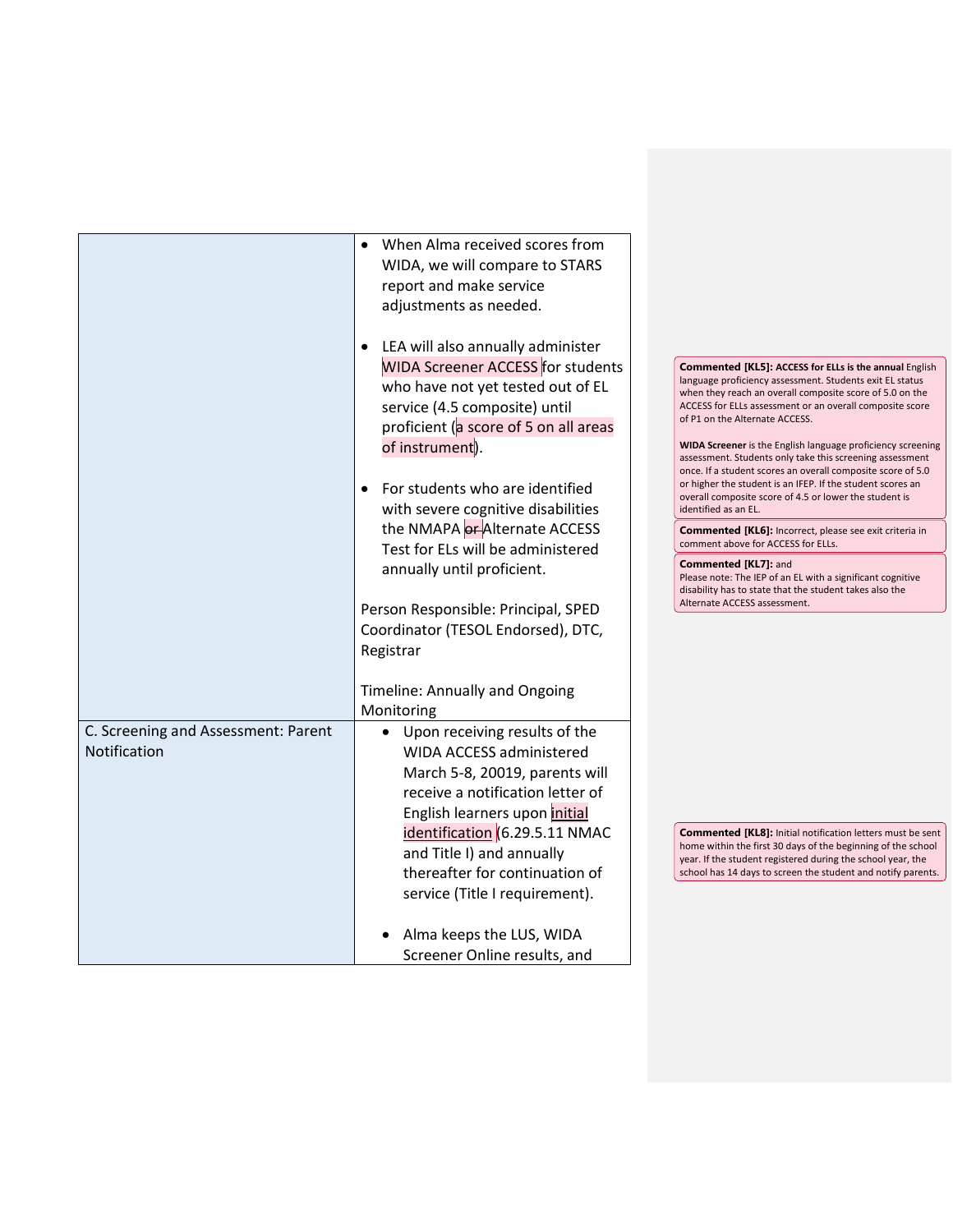|                                        | parent notification letter in the       |                                                                                                                       |
|----------------------------------------|-----------------------------------------|-----------------------------------------------------------------------------------------------------------------------|
|                                        | students' cumulative files.             | <b>Commented [KL9]:</b> Does this also include the ACCESS for<br>ELLs results?                                        |
|                                        | Person Responsible: Principal, SPED     |                                                                                                                       |
|                                        | Coordinator (TESOL Endorsed), DTC,      |                                                                                                                       |
|                                        | Registrar, TESOL Endorsed Educator      |                                                                                                                       |
|                                        | Assists with Monitoring, Notifications, |                                                                                                                       |
|                                        | and Testing                             |                                                                                                                       |
|                                        |                                         |                                                                                                                       |
|                                        | Timeline: Ongoing (Upon initial         |                                                                                                                       |
|                                        | Identification AND Annually as Title I  |                                                                                                                       |
|                                        | requires notification normally within   |                                                                                                                       |
|                                        | 30 days of start of school year)        |                                                                                                                       |
| D. English Learner (EL) Programs;      | Alma is supporting EL potential         | <b>Commented [KL10]:</b> Not sure why the term 'potential' is                                                         |
| Linguistic and Cultural Support for EL | students until students are proficient  | used in this context?                                                                                                 |
| Learners                               | and can participate meaningfully in the |                                                                                                                       |
|                                        | standard instructional program.         |                                                                                                                       |
|                                        |                                         |                                                                                                                       |
|                                        | <b>Attaining Proficiency:</b>           |                                                                                                                       |
|                                        | Alma is offering ELD self-contained     |                                                                                                                       |
|                                        | courses for Math and ELA using SIOP     | <b>Commented [KL11]:</b> This is unclear. Is the school offering                                                      |
|                                        | and language supports for students      | an English language development (ELD) class/course for ELs<br>to attain English language proficiency? In such a class |
|                                        | not yet nearing proficient              | English language acquisition would be the main focus.                                                                 |
|                                        | EL students will develop the English    | Content classes such as Math and ELA would be with other<br>students but the teacher would use language supports for  |
|                                        | Language in integrated ELA-ELD          | ELs to ensure students learn the content while still learning                                                         |
|                                        | classes that is co-taught by a          | English                                                                                                               |
|                                        | TESOL/HQ-ELA endorsed and               |                                                                                                                       |
|                                        | ELA/Spanish Bilingual/ESL tutor         |                                                                                                                       |
|                                        | teacher. ELA teacher will push in to    |                                                                                                                       |
|                                        | support other ELA teachers for ELD.     |                                                                                                                       |
|                                        | EL students will also develop the       |                                                                                                                       |
|                                        | English Language in integrated          |                                                                                                                       |
|                                        | Math-ELD classes, co-taught by a        |                                                                                                                       |
|                                        | Spanish bilingual TESOL/HQ-Math         |                                                                                                                       |
|                                        | endorsed and Spanish bilingual          |                                                                                                                       |
|                                        | Math teacher. Math teacher will         |                                                                                                                       |
|                                        | push in to support other Math           |                                                                                                                       |
|                                        |                                         |                                                                                                                       |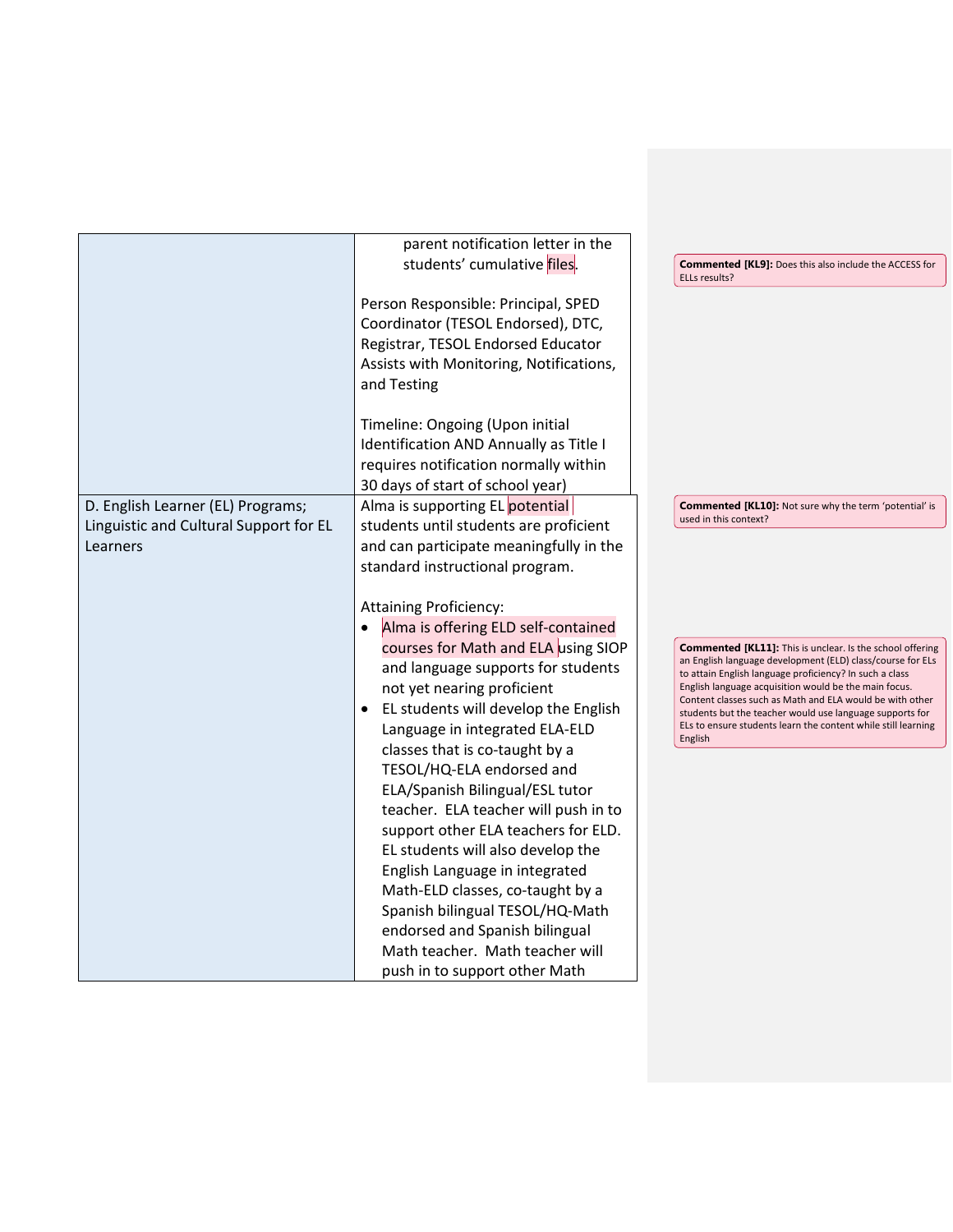| teachers for ELD. Program will<br>include Maintenance Bilingual<br>Spanish (Edgenuity); and a focus on<br>academic language development<br>and writing skills (Step Up to Writing<br>Program). LEA is also using Edulastic<br>and previewing NWEA MAP testing<br>for benchmarking language and<br>academic skills development.                                                                                                                     |
|----------------------------------------------------------------------------------------------------------------------------------------------------------------------------------------------------------------------------------------------------------------------------------------------------------------------------------------------------------------------------------------------------------------------------------------------------|
| Identified students are assigned to a<br>$\bullet$<br>bilingual (8 faculty) and/or<br>TESOL/Bilingual endorsed (5 faculty)<br>teacher. We have TESOL endorsed<br>for ELA, History, Math, and SPED<br>(Science teacher is bilingual but not<br>TESOL endorsed) and offer<br>monolingual support.                                                                                                                                                    |
| All Alma teachers were trained in SIOP<br>(2017-2018) and updated EL Strategies<br>Training with new and continuing<br>Faculty.<br><b>Strategies Shared to Support</b><br>$\bullet$<br>language acquisition in the content<br>areas through academic vocabulary<br>development (word walls),<br>scaffolded instruction, building on<br>prior knowledge, and using specific<br>sensory and graphic supports (i.e.<br>foldable, graphic organizers). |
| Reading Strategies for PD: Teach<br>$\bullet$<br><b>Before Reading Strategies</b><br>(previewing headings, captions, etc.;<br>looking at pictures; making<br>predictions), During Reading                                                                                                                                                                                                                                                          |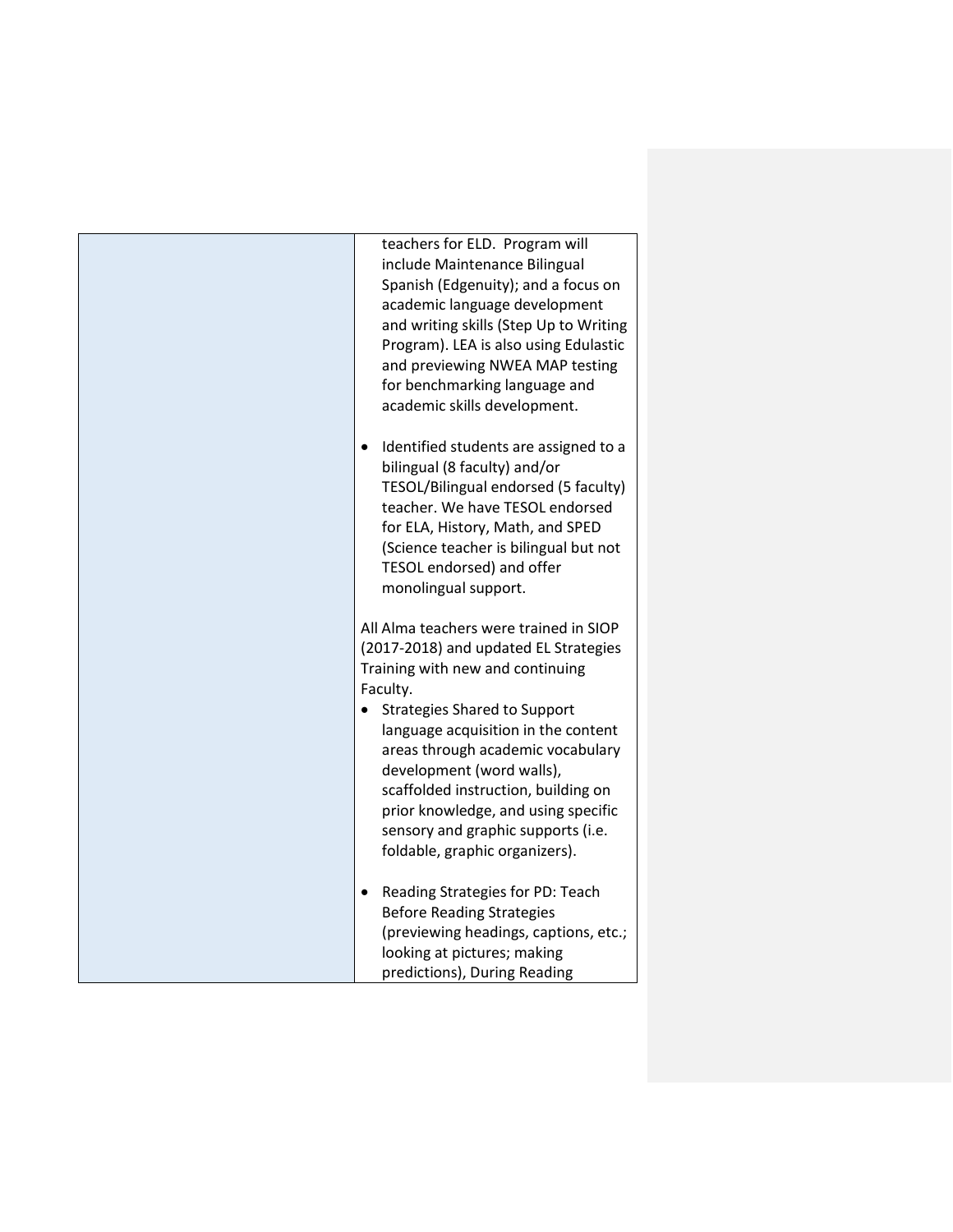|                                 | Strategies (questioning, visualizing,<br>paraphrasing, re-reading, complete<br>outlines, etc.), and After Reading<br>Strategies (summarize, answer<br>questions, confirm predictions).<br><b>Exiting ELs:</b>                                                                                                                           |
|---------------------------------|-----------------------------------------------------------------------------------------------------------------------------------------------------------------------------------------------------------------------------------------------------------------------------------------------------------------------------------------|
|                                 | ACCESS for ELLs is given annually to all<br>EL students only until the student<br>reaches proficiency (composite of 5 or<br>higher):                                                                                                                                                                                                    |
|                                 | Student exits EL program<br>Alma continues to monitor and<br>support most recent EL exits for two<br>academic years                                                                                                                                                                                                                     |
|                                 | Identifying Staff:<br>Teachers who are TESOL or Bilingual<br>Endorsed and received SIOP training                                                                                                                                                                                                                                        |
|                                 | Personnel Responsible: Principal, STARS<br>Coordinator, Special Education and<br><b>TESOL Endorsed EL Coordinators</b>                                                                                                                                                                                                                  |
|                                 | Timeline: Ongoing Monitoring as<br>Evidenced in CUM file progress notes                                                                                                                                                                                                                                                                 |
| E. Monitoring and Data Analysis | Alma is committed to data-driven<br>instruction and assessment and is<br>previewing data-driven platforms,<br>especially NWEA MAP (for Spanish<br>speakers), Step Up to Writing, and<br>other platforms for short cycle<br>assessments. Currently, we are using<br>Edulastic (PARCC aligned) until we<br>understand the new NMSBA state |
|                                 | summative assessment.                                                                                                                                                                                                                                                                                                                   |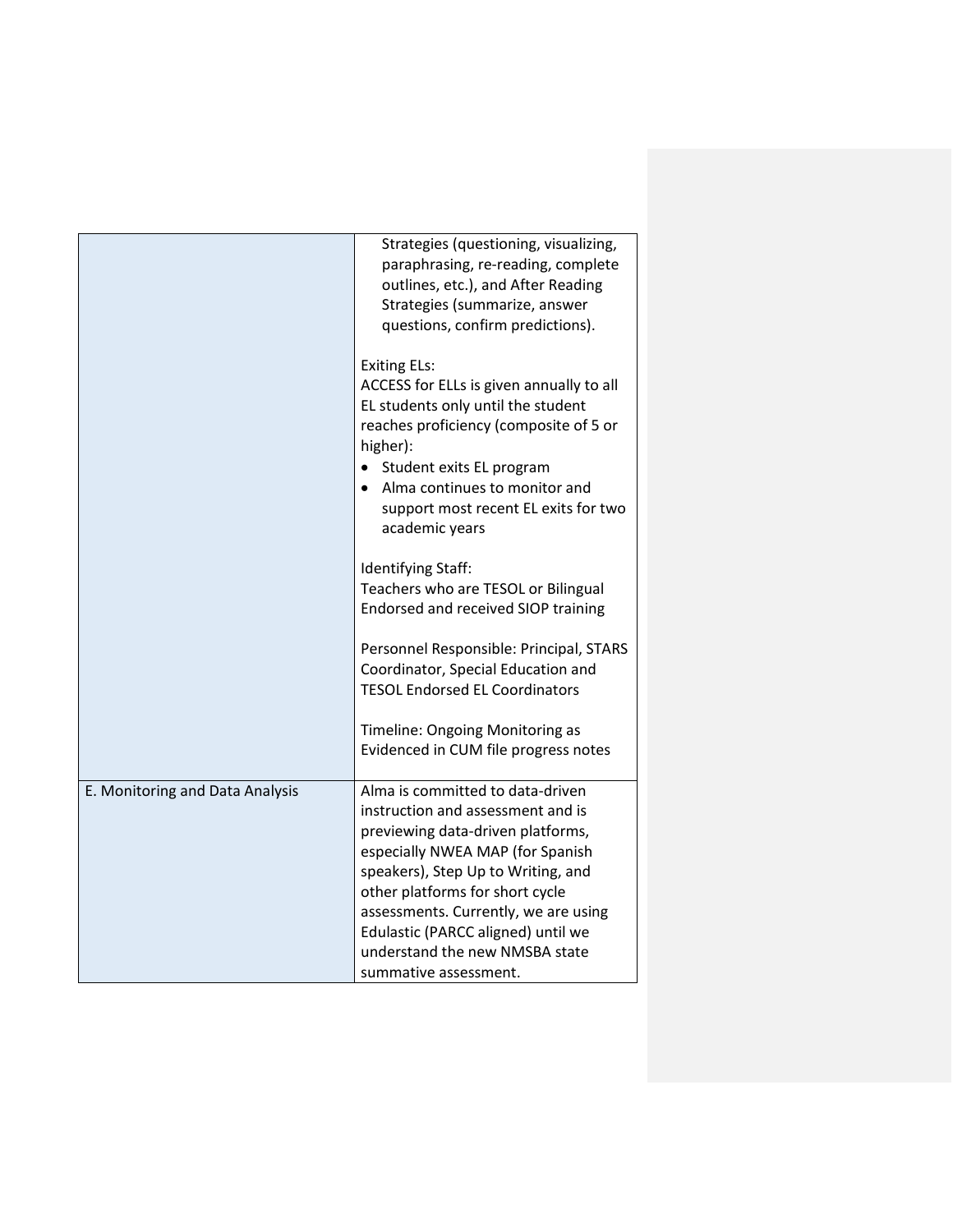|  | Alma conducted a thorough review of<br>all files (CUM, STARS, and Special<br>Education) and identified 14 potential<br>ELs and have created a list of those to<br>monitor for domain specific growth and<br>Exit.                | <b>Commented [KL12]:</b> Not sure why this term 'potential' is<br>used here |
|--|----------------------------------------------------------------------------------------------------------------------------------------------------------------------------------------------------------------------------------|-----------------------------------------------------------------------------|
|  | We checked EL's CUM Folders for<br>language levels for services<br>needed, and for no longer needs<br>services results, to find English<br>fluency scores.                                                                       |                                                                             |
|  | We Double-check STARS Data /<br>$\bullet$<br>IEP Data to ensure identification<br>and services provided.                                                                                                                         |                                                                             |
|  | We monitor grades of these<br>$\bullet$<br>students in PowerSchool and<br>advisory.                                                                                                                                              |                                                                             |
|  | We are monitoring students for<br>$\bullet$<br>two (2) years after EXIT with<br>score of 5 or higher, through ZAP,<br>progress reports, and grades in<br>PowerSchool.                                                            |                                                                             |
|  | Domain Specific (reading, writing,<br>$\bullet$<br>listening, and speaking) ACCESS<br>Test scores are shared with ELL's<br>teachers yearly/ongoing with<br>comparable prior years' scores to<br>create goals and monitor growth. |                                                                             |
|  | Personnel Responsible: Principal, TESOL<br><b>Endorsed ELL Coordinator, Special</b>                                                                                                                                              |                                                                             |